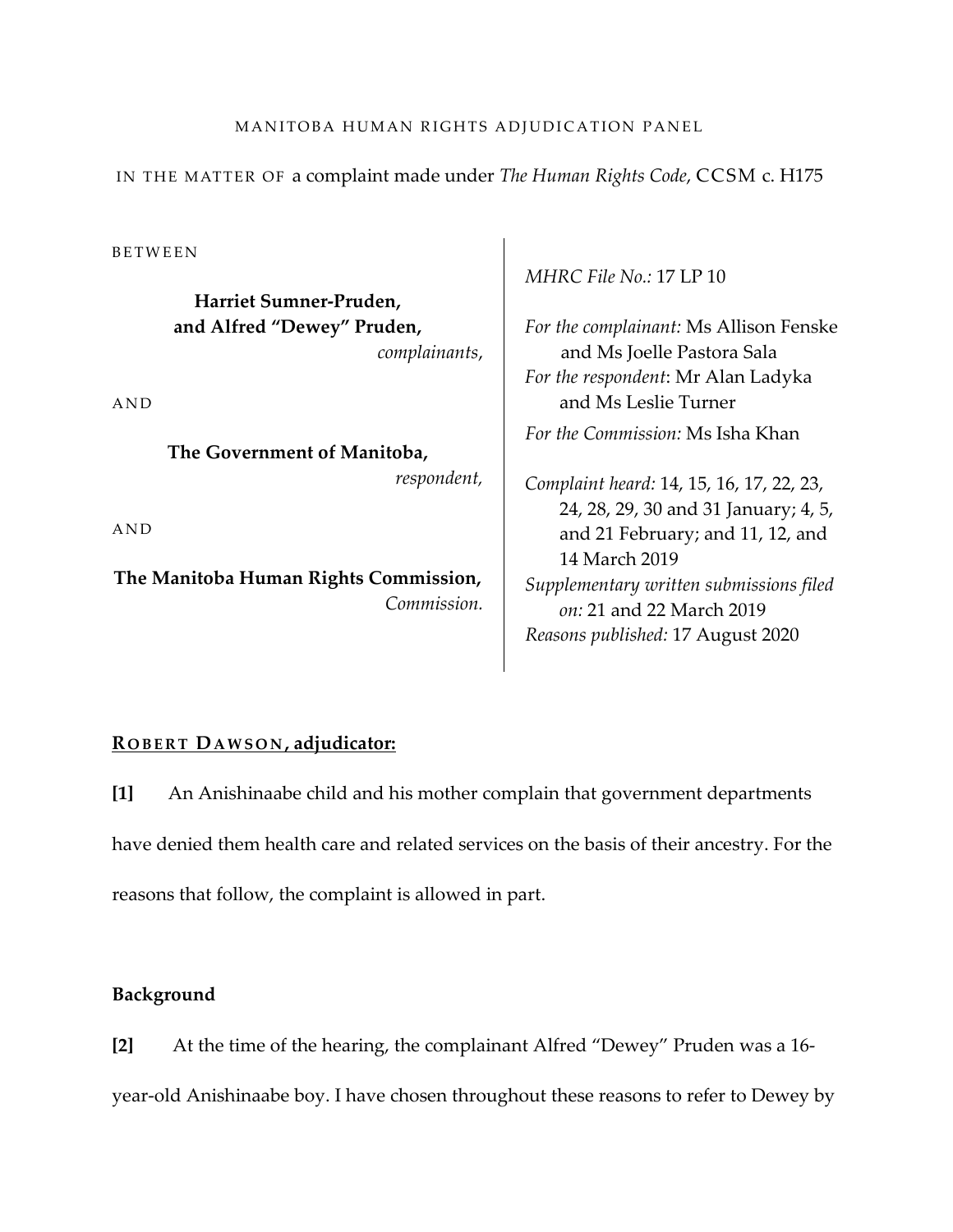this name that his family and friends know him. My seeming familiarity is not intended to be disrespectful. On the contrary, I feel that, by referring to him as "Mr Pruden", it would be far too easy to forget that this complaint essentially is about a child and the help that he needs.

**[3]** Dewey resided in Pinaymootang First Nation with his mother, the complainant Ms Harriet Sumner-Pruden, and his father, Mr Alfred Pruden Sr. Dewey was born with many disabilities, including a progressive neurological disorder called Sturge-Weber syndrome. He was prone to seizures during the initial years of his life, requiring him to take many medications. Eventually, Dewey underwent brain surgery when he was four in the hope that the procedure would address his seizures. Instead, he developed new problems: he lost his ability to speak even the very few words that he had previously used; glaucoma led to vision loss; his motor skills were impaired; his overall development was significantly delayed; and, he developed an autism spectrum disorder and attention deficit hyperactivity disorder.

**[4]** The respondent offered health care and related services to Manitobans afflicted with such conditions, and those services even extended to the parents of children like Dewey. However, the respondent did not make those health care and related services available to Dewey and his mother in the same way that many other Manitobans received them. Sometimes, the respondent simply denied some services. In other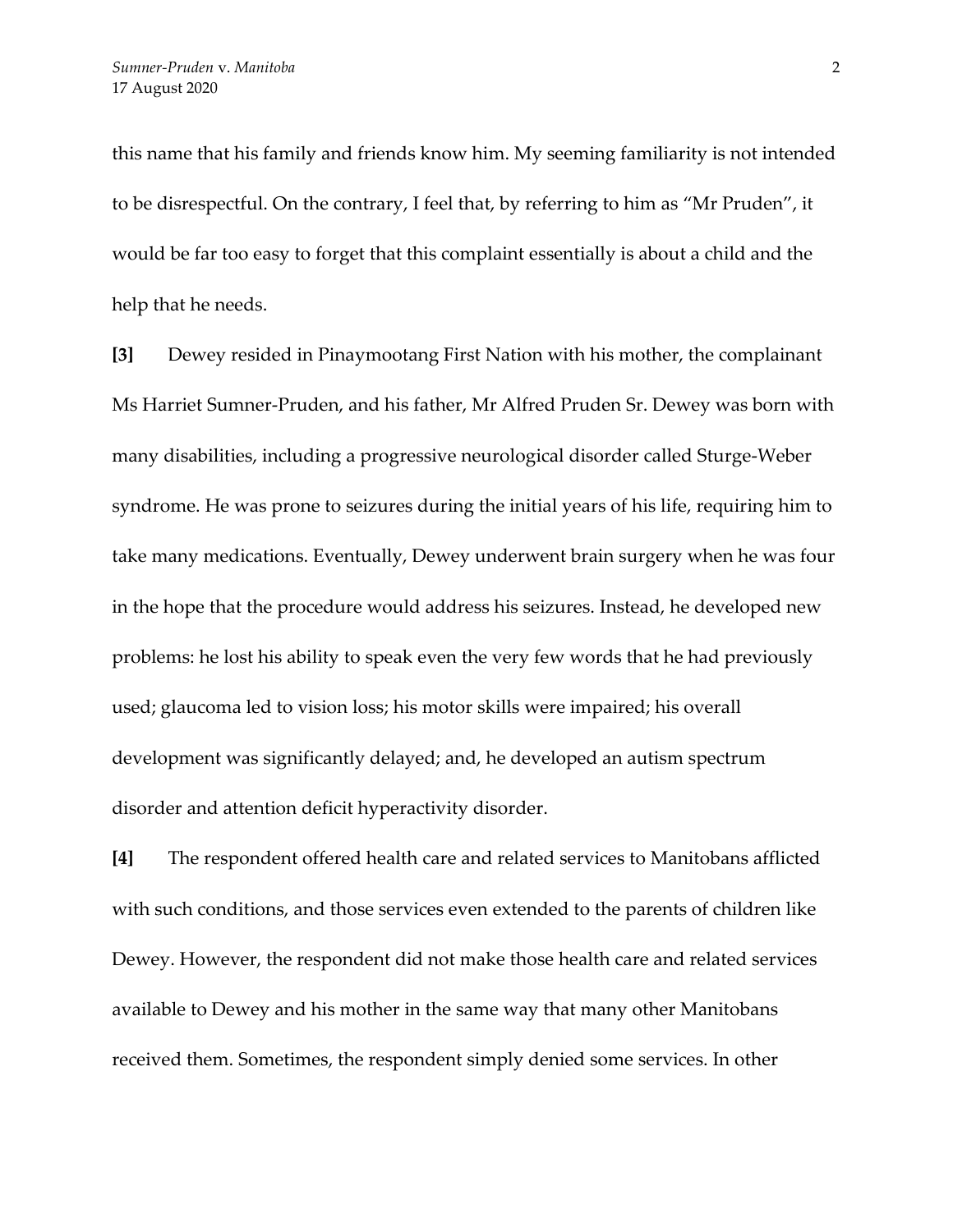instances, services were provided but delayed. In yet more circumstances, services were provided but then intermittently withdrawn.

**[5]** The respondent informed Dewey's parents that its offering of health care and related services reflected the constitutional division of powers, whereby the federal government was responsible for the provision of health care and related services to Aboriginal individuals living in First Nation communities.

**[6]** As a result, Ms Sumner-Pruden filed a human rights complaint on behalf of Dewey and in her own right. The complaint alleges that the Manitoba Government had discriminated against Dewey and Ms Sumner-Pruden in the provision of health care and related services on the basis of their Anishinaabe ancestry and Dewey's disability. Moreover, the complaint asserted that the discrimination had occurred without any bona fide and reasonable cause.

**[7]** On 8 September 2017, Chief Adjudicator Walsh designated me as the adjudicator to hear and decide this complaint. I convened pre-hearing conferences on 23 November 2017, 19 June 2018, and 28 November 2018. During the pre-hearing stage, the main issue was disclosure of documents and expert reports, which exceeded 4,000 pages. An extraordinary 17 days of hearing filled January to March 2019. At the close of oral argument, the parties asked to file supplementary written submissions, which I then

3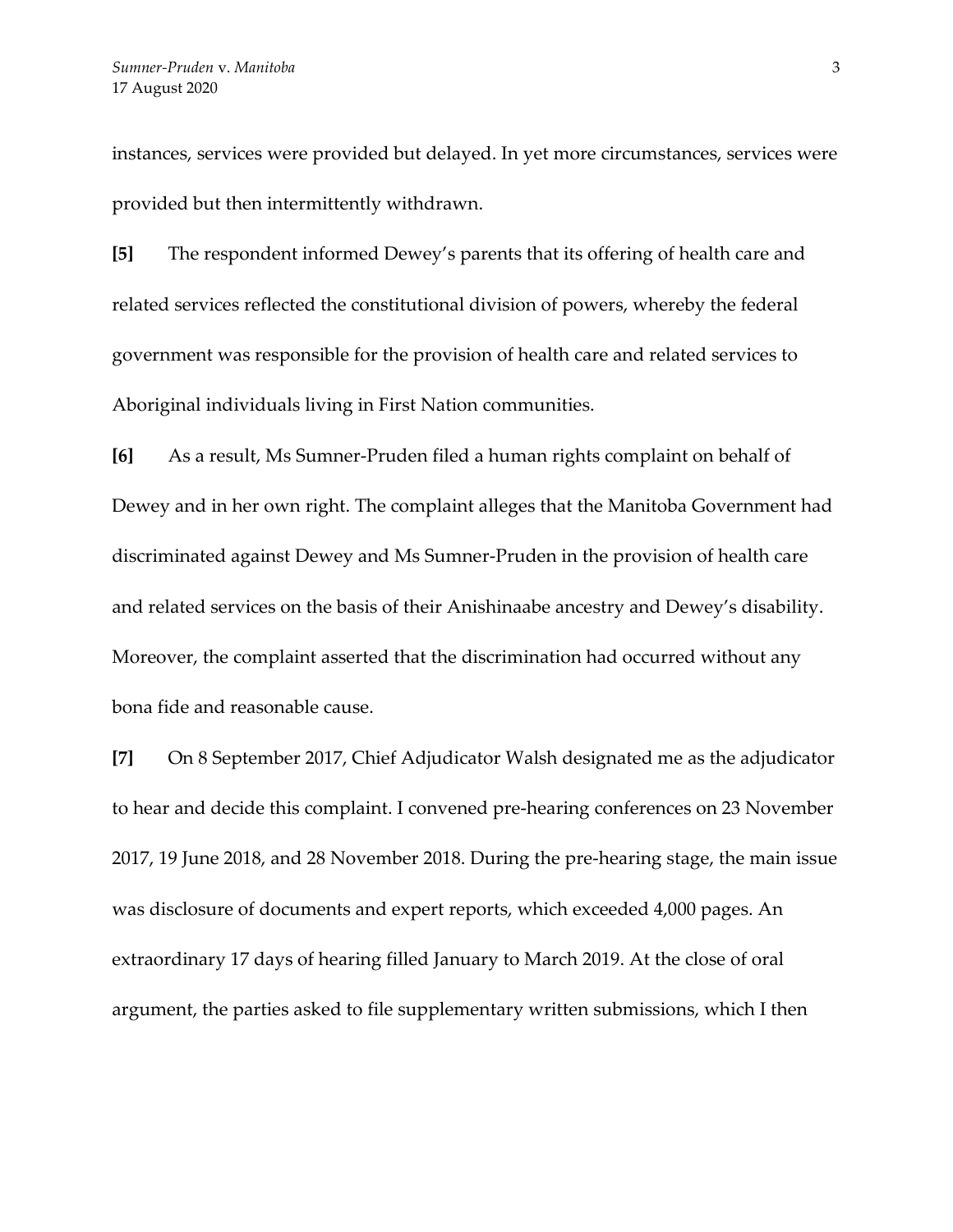received by 22 March 2019. At my request, Chief Adjudicator Walsh extended the time for the rendering of my reasons for decision, fixing 31 July 2019 as the deadline.

#### **Why has it taken so long to release these reasons for decision?**

**[8]** The parties filed the last of their supplementary submissions almost seventeen months ago. Section 41(1) of *The Human Rights Code*, CCSM c. H175, expects an adjudicator to render a final decision about a complaint within sixty days after the end of the hearing. Even where the Chief Adjudicator grants an extension to an adjudicator, the new deadline usually pushes back the release of reasons only by two or three months. To that end, former Chief Adjudicator Walsh had permitted me an extended deadline to 31 July 2019. I can confirm that these reasons for decision were substantially completed by me on 29 July 2019. However, a complication had arisen.

**[9]** On 19 June 2019, the Manitoba Government revoked the appointments of five of six human rights adjudicators, including my own. These revocations were routine, and all of those adjudicators, including me, had pretty much come to the end of their term on the adjudication panel. Unfortunately, the Government did not give advance notice of its intended revocations. Moreover, the Government took several days to communicate that the revocations had taken place. During the interval between the revocation of my appointment and the day when I was told about the action, I had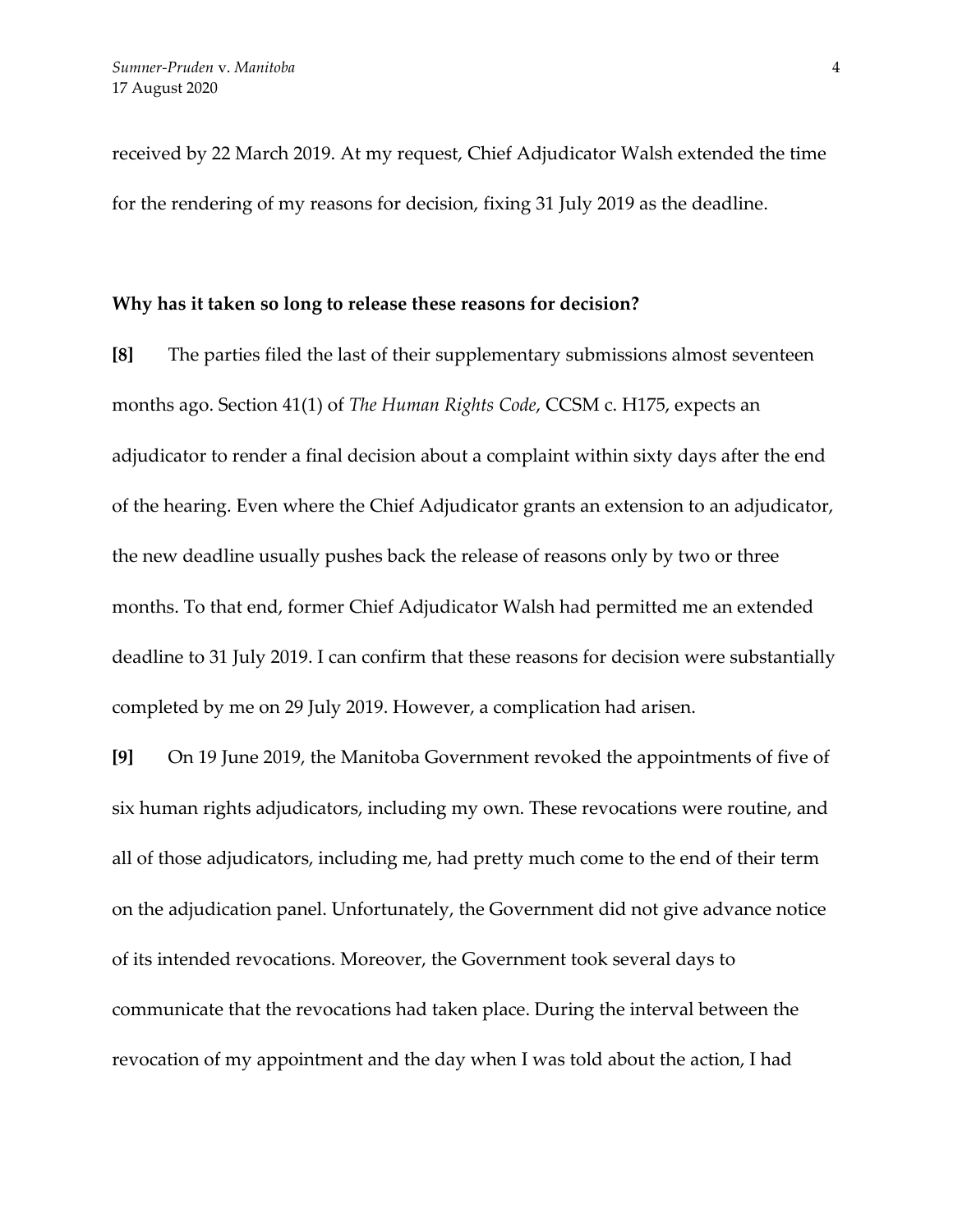released reasons for decision in connection with a procedural motion in *Hampton* v. *Manitoba*, 2019 MBHR 6.

**[10]** This sequence of events created a problem: I had unknowingly released reasons for decision in connection with a procedural motion after the Government had revoked my appointment as an adjudicator. Section 8(3.1) of the *Code* authorizes an adjudicator to continue his or her work even if the Government has revoked the adjudicator's appointment: "a member of the adjudication panel who has commenced a hearing into a complaint may continue as adjudicator and issue a final decision on the complaint even if his or her appointment has expired and a replacement has been named." The continued authority of the adjudicator depends upon having "commenced a hearing into a complaint". The *Code* does not make clear what amounts to such a hearing. On the one hand, if <u>any</u> kind of hearing meets the requirement of s.  $8(3.1)$ , then the procedural motion in *Hampton* was sufficient to authorize me to decide the motion; in that case, my reasons for decision would be valid. On the other hand, if s. 8(3.1) refers only to the substantive hearing of an actual human rights complaint, as opposed to a mere procedural motion, my reasons for decision would be a nullity.

**[11]** The answer would make a difference. The answer would determine the validity of my reasons in *Hampton*, and the validity or nullity of the reasons in *Hampton* would in turn affect these present reasons for decision in the *Sumner-Pruden* complaint,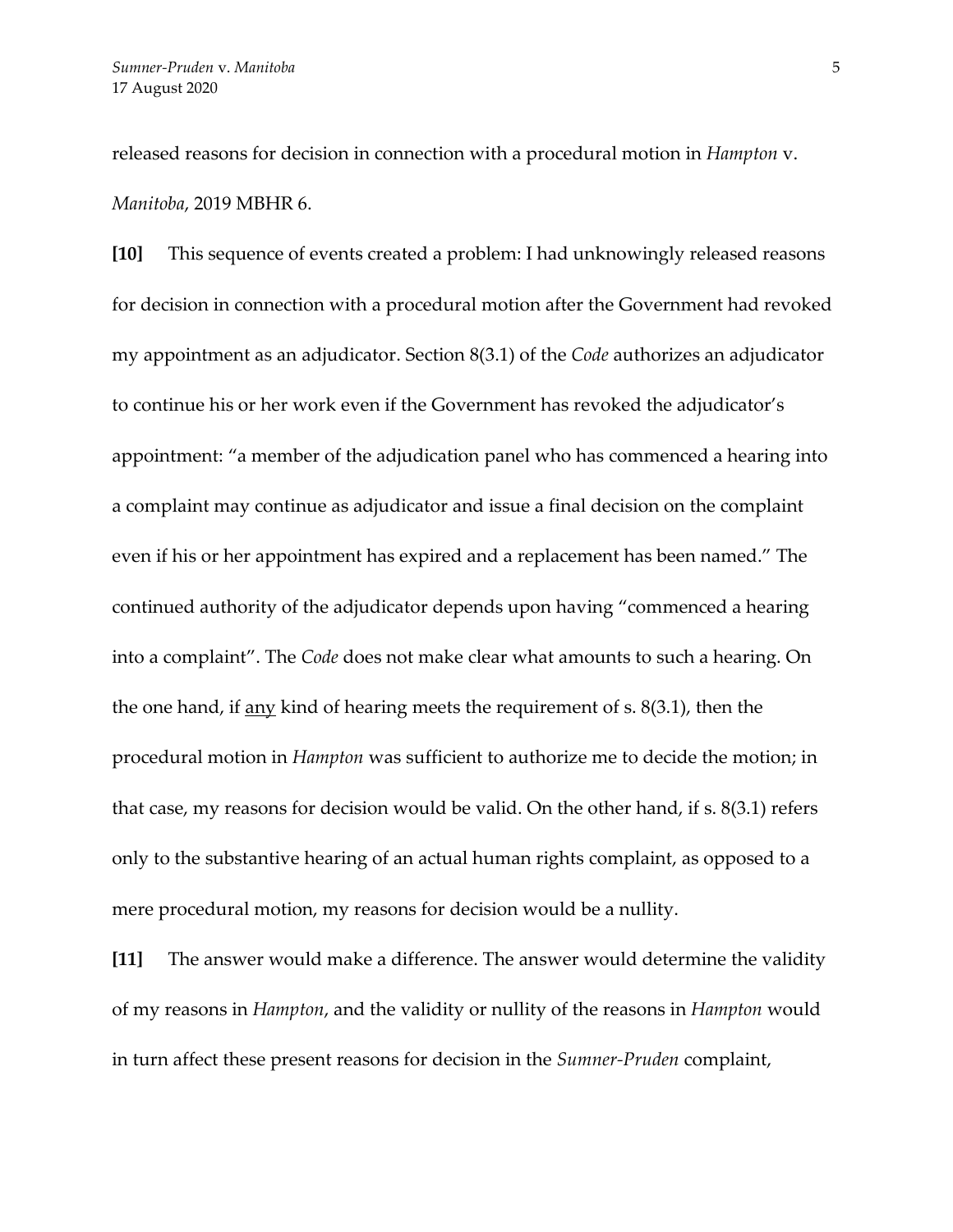because, as set out below, these present reasons rely upon the decision in *Hampton.* If *Hampton* is invalid, that opens these present reasons to challenge.

**[12]** I therefore invited direction from the new Chief Adjudicator on 27 July 2019. There was a telephone call on 9 December 2019, but the issue remained unsettled. There is now a clamour to publish this decision, and I am happy to oblige.

### **Some procedural notes to start**

**[13]** Before I turn to a consideration of the substantive issues that arise in the instant complaint, I set out three procedural points.

### *Amending the style of cause to reflect the respondent correctly*

**[14]** The written complaint identifies two departments of the Manitoba Government as respondents. The parties offered comments at the opening of the hearing about the adequacy of that styling. In particular, the complainants floated the idea of adding a third government department to the list of respondents. This suggestion worried the respondent, because such an amendment could broaden the exposure of the Manitoba Government to any remedial order that might arise from the hearing of the instant complaint. In the end, the hearing got underway, and the notion fell by the wayside.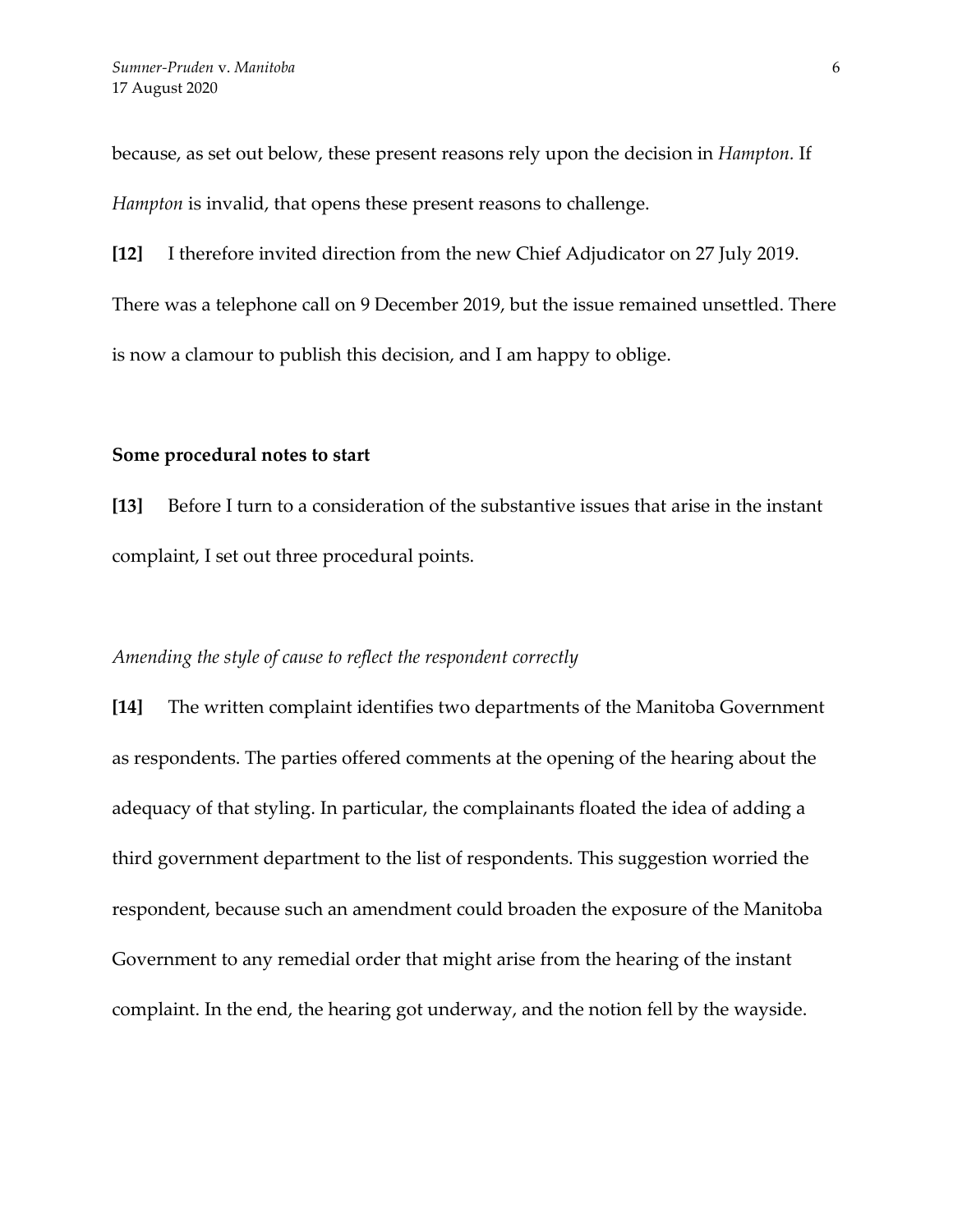**[15]** However, for the reasons set out in *Hampton* v. *Manitoba,* 2019 MBHR 6, at para. 10-20, it is apparent that the naming of two government departments as respondents is poor form and legal nonsense. In place of "Manitoba Health" and "Manitoba Families", the correct styling is "The Government of Manitoba", and I order the amendment of the style accordingly.

### *Identifying the complainants by name*

**[16]** Where sensitive personal information arises in evidence, my usual practice is to protect the privacy of the parties and use initials or other concealments. In the instant complaint, counsel for Ms Sumner-Pruden especially asked me to name her and her son. I have obliged her.

### *Using an eagle feather to affirm evidence*

**[17]** Ms Sumner-Pruden asked to affirm her evidence on an eagle feather and to give her evidence while holding the feather. At that particular time, it was a novel request. I permitted it pursuant to s. 39(2) of the *Code*, which allows an adjudicator to determine the procedures to be used at the hearing. I was satisfied that Ms Sumner-Pruden's attestation using an eagle feather would be more meaningful to her and more strongly promote the truthfulness of her testimony than the usual form of oath or affirmation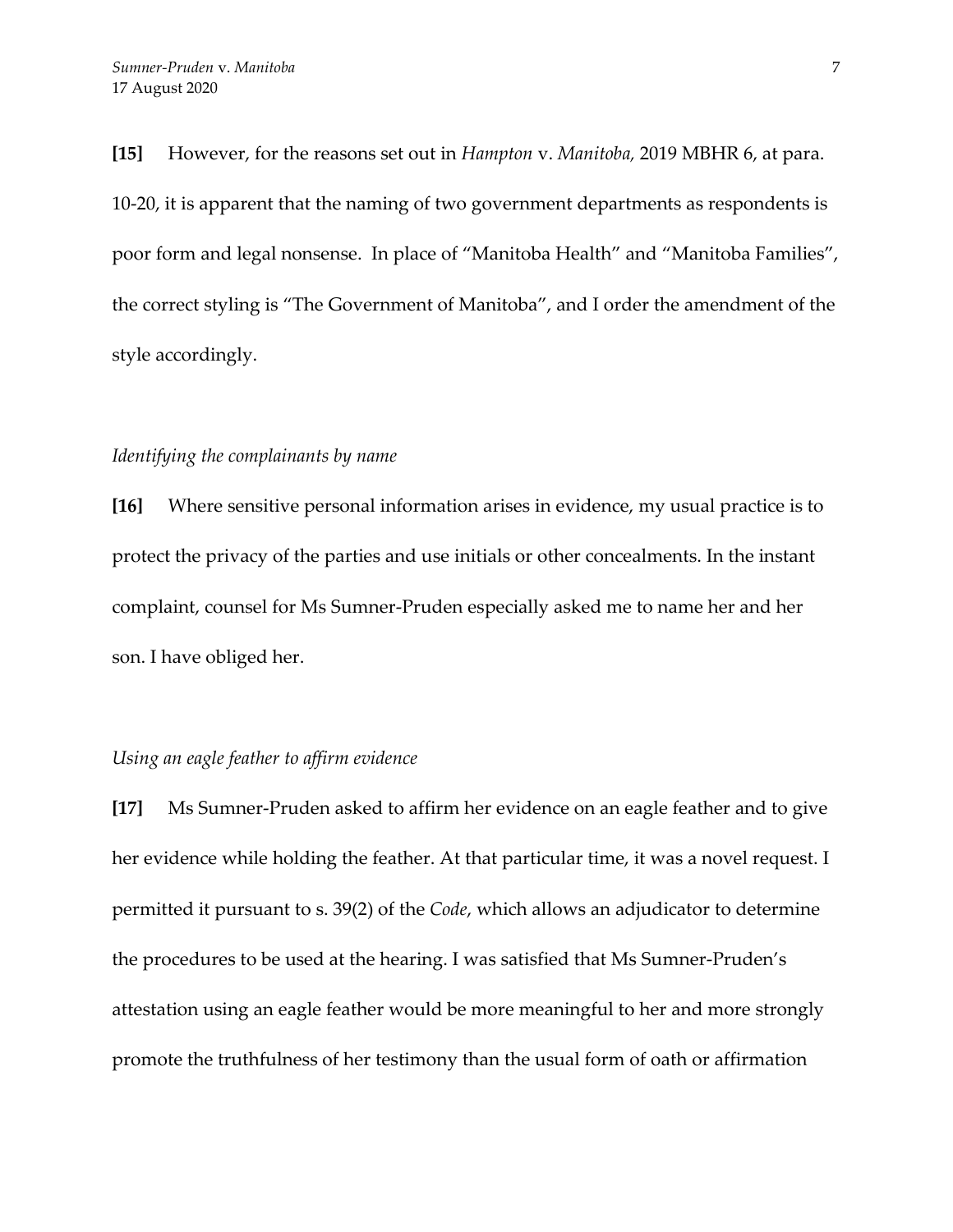that *The Manitoba Evidence Act*, CCSM c. E150, prescribes. By way of convenience of reference to other adjudicators, I set out here the oath used in these proceedings:

Do you affirm that your eagle feather symbolizes your direct connection to the Creator and you hold it in the spirit of honour, and the evidence you shall be giving today in this matter will be the truth, the whole truth, and nothing but the truth?

#### **Analysis of the substantive issues**

**[18]** In the legal analysis that follows, it is easy to forget what this complaint is about. I therefore pause to recall that, at its heart, this complaint is about Dewey, a child who has significant disabilities and the relentless and formidable efforts of his mother, Ms Sumner-Pruden, to seek the health care and other services that he needs.

**[19]** The hearing of this complaint also painted a broader canvas of supporters, and each of them deserves a separate mention. Although not called to give evidence, Mr Pruden attended and observed the hearing every single day, except when a snowstorm blocked the highway from Fairford, Manitoba. Members of the Pinaymootang First Nation demonstrated their continuing readiness to offer extraordinary support and creative alternatives for Dewey's benefit, including Mr Moti Patram, the local school's principal; Chief Garnet Woodhouse, who is a model of selfless service; and, Ms Gwen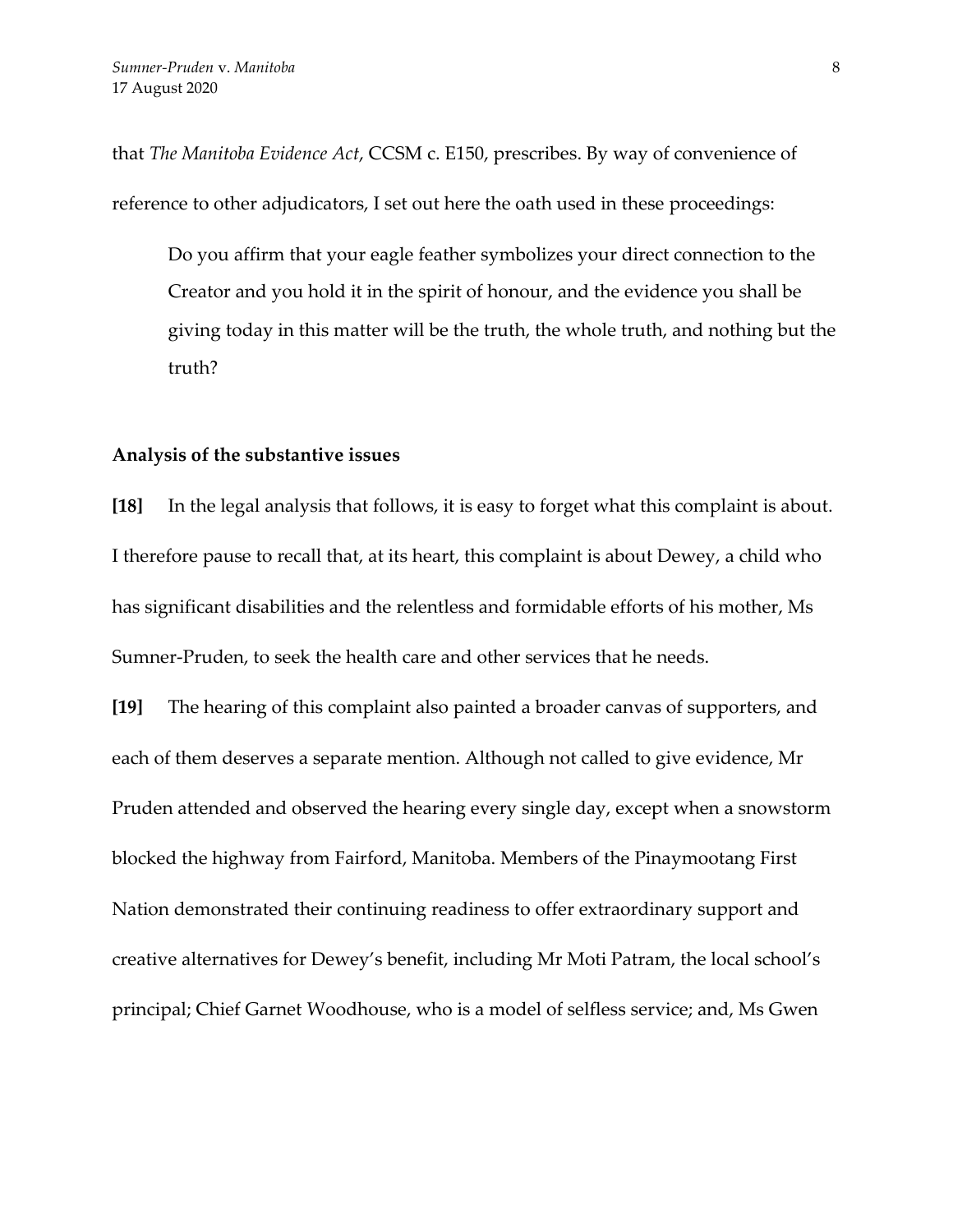Traverse, the coordinator who manoeuvres through government bureaucracy for the benefit of her community.

### *The respondent has discriminated against the complainants*

**[20]** There is no dispute among the parties that Dewey and his mother Ms Sumner-Pruden are Anishinaabe. Their ancestry is a characteristic that the *Code* expressly protects at s. 9(2)(a). It is equally accepted that Dewey has a physical and mental disability, which falls within s. 9(2)(l) of the *Code*'s protected characteristics. Lastly, all parties have agreed that, at all material times, Dewey and his mother have lived in Pinaymootang First Nation.

**[21]** I find that the respondent discriminated against Dewey and his mother on the basis of their ancestry and Dewey's disability. I arrive at this conclusion after accepting the approach that the Commission urged me to adopt; namely, while there may be specific instances of discrimination, it was equally important that I watch for systemic discrimination.

**[22]** No government or other official intended to treat the complainants differently by reason of their ancestry as Anishinaabe people. However, that was the very effect of the whole of the assorted policies, practices, and even laws that try to carve out the concurrent jurisdiction of the federal and provincial governments in respect of health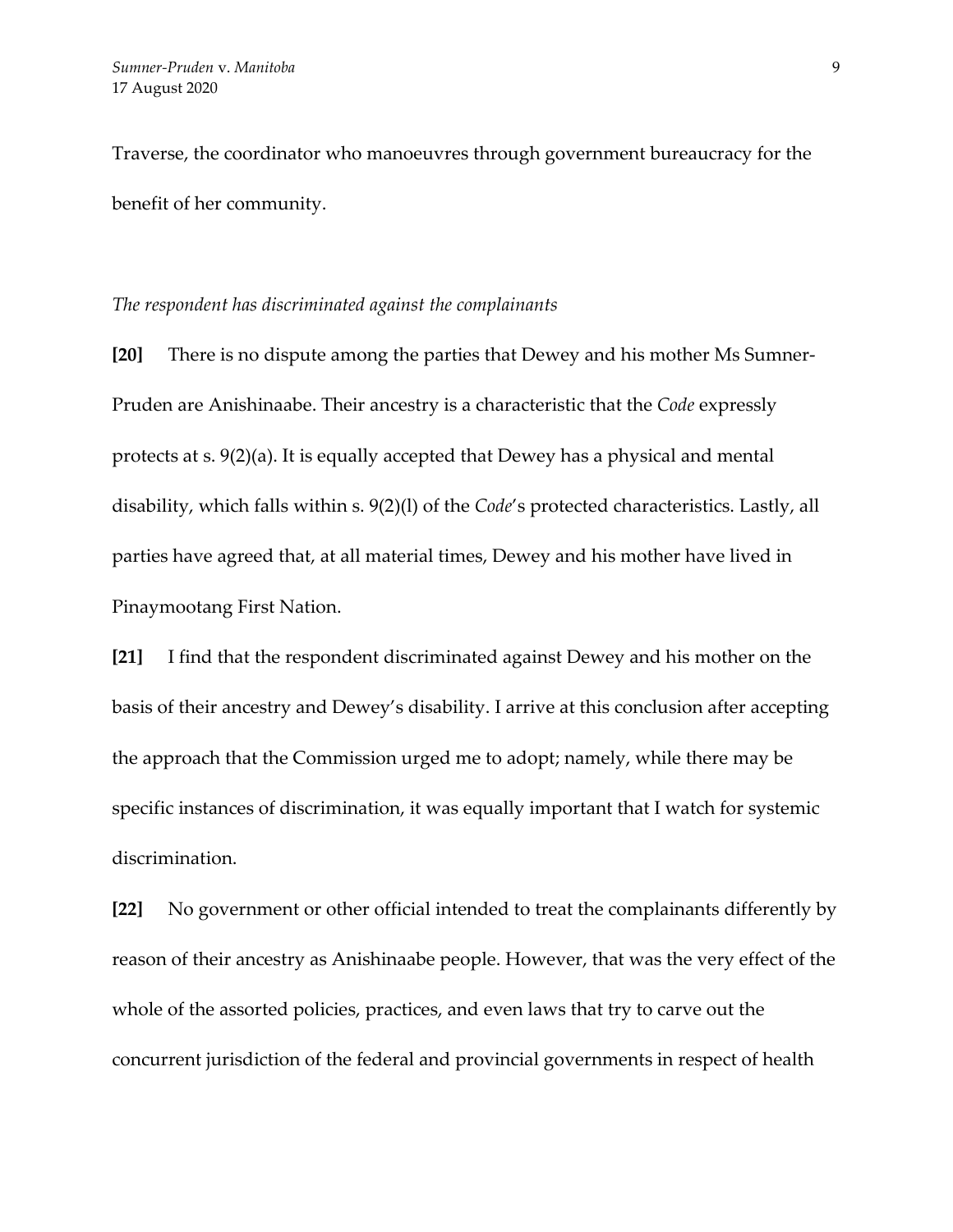care and related services for First Nations people living in First Nations communities. Those intergovernmental arrangements caused health care and related services to be denied, delayed, or intermittently interrupted for the complainants. The same problems did not afflict neighbouring non-First Nations communities, and those residents enjoyed health care and related services without denial, delay, or interruption.

**[23]** As a result, the complainants suffered treatment that was obviously adverse. The denial or delay of health care arguably had negative effects upon the prognosis for Dewey, and policies that denied other services affected Ms Sumner-Pruden, including the availability of respite workers, transportation services, supplies, and home renovations.

**[24]** I therefore find that the respondent discriminated against the complainants on the basis of their ancestry as Anishinaabe people and the disability of Dewey. Moreover, I conclude that the complainants suffered adverse treatment by reason of this discrimination.

#### *There is no bona fide and reasonable cause for the discrimination*

**[25]** The respondent maintains that it did not discriminate against the complainants. However, it submits in the alternative that any discrimination was reasonably justified, because the Canadian constitutional framework precludes the respondent from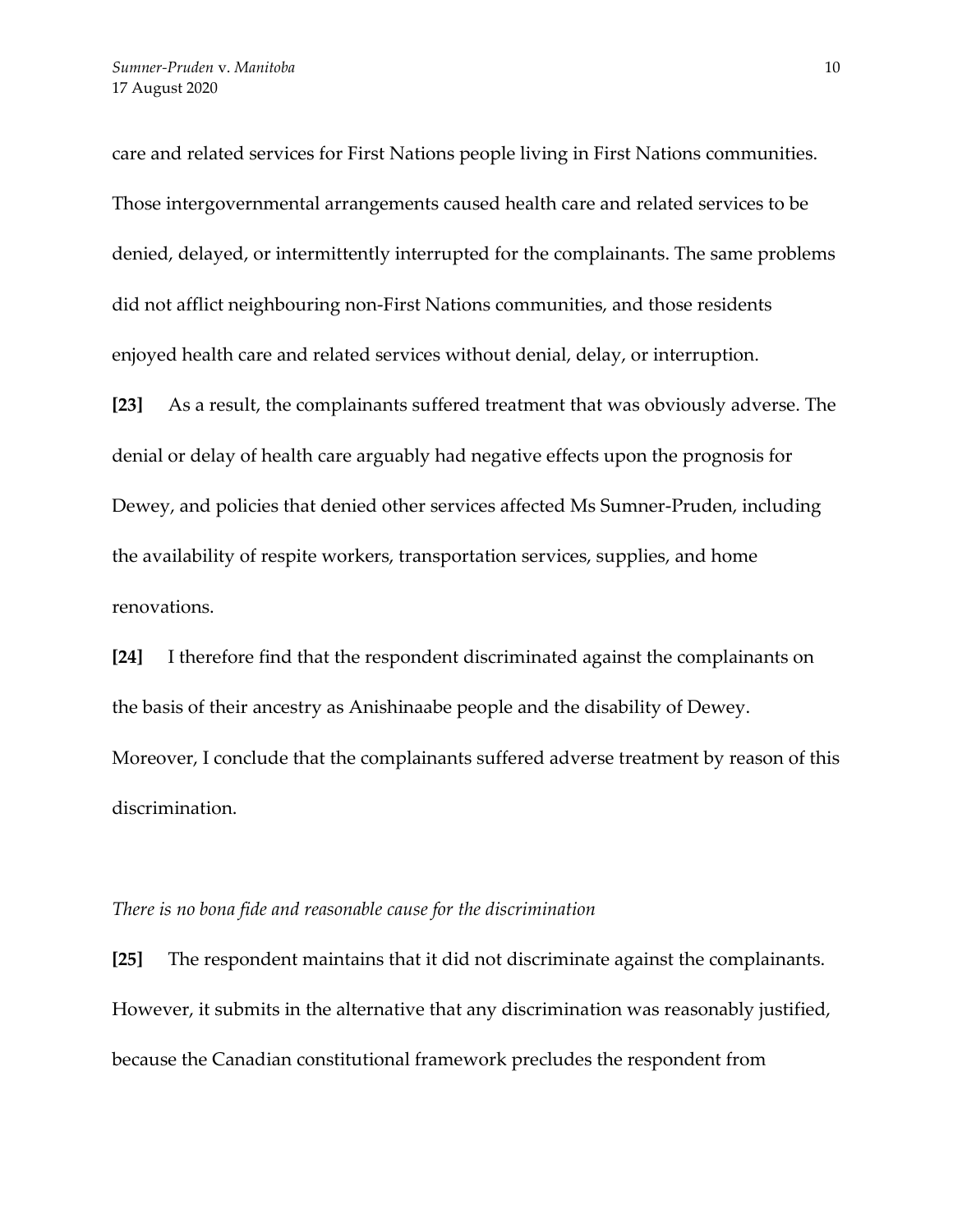providing services that are within the exclusive scope of the federal government. The respondent notes that s. 91(24) of the *Constitution Act* empowers the federal Parliament to make laws in relation to "Indians, and Lands reserved for the Indians". However, the division of powers does not constitutionally oust the respondent. In fact, s. 92 of the *Constitution Act, 1867*, gives provincial legislatures with a "broad and extensive" power over significant aspects of health care and related services: *Canada* v. *PHS Community Services Society*, 2011 SCC 44. For example, s. 92(13) assigns power to provinces over "property and civil rights in the province", and this is the basis for the public provision of health insurance. Similarly, s. 92(7) addresses "the establishment, maintenance, and management of hospitals", thus permitting provisions to regulate hospitals and the services provided through them. Indeed, there was evidence during the hearing of the instant complaint that the respondent does provide some health care and related services in a few First Nation communities. The jurisdiction of the federal government is not therefore exclusive; at most, it is concurrent with the provinces. The Canadian constitutional framework does not amount to a reasonable justification for the discriminatory treatment of the complainants.

# *An alternate defence*

**[26]** In 2010, the complainant Ms Sumner-Pruden filed the original written complaint. At para. 5, Ms Sumner-Pruden listed 22 government programs and services that she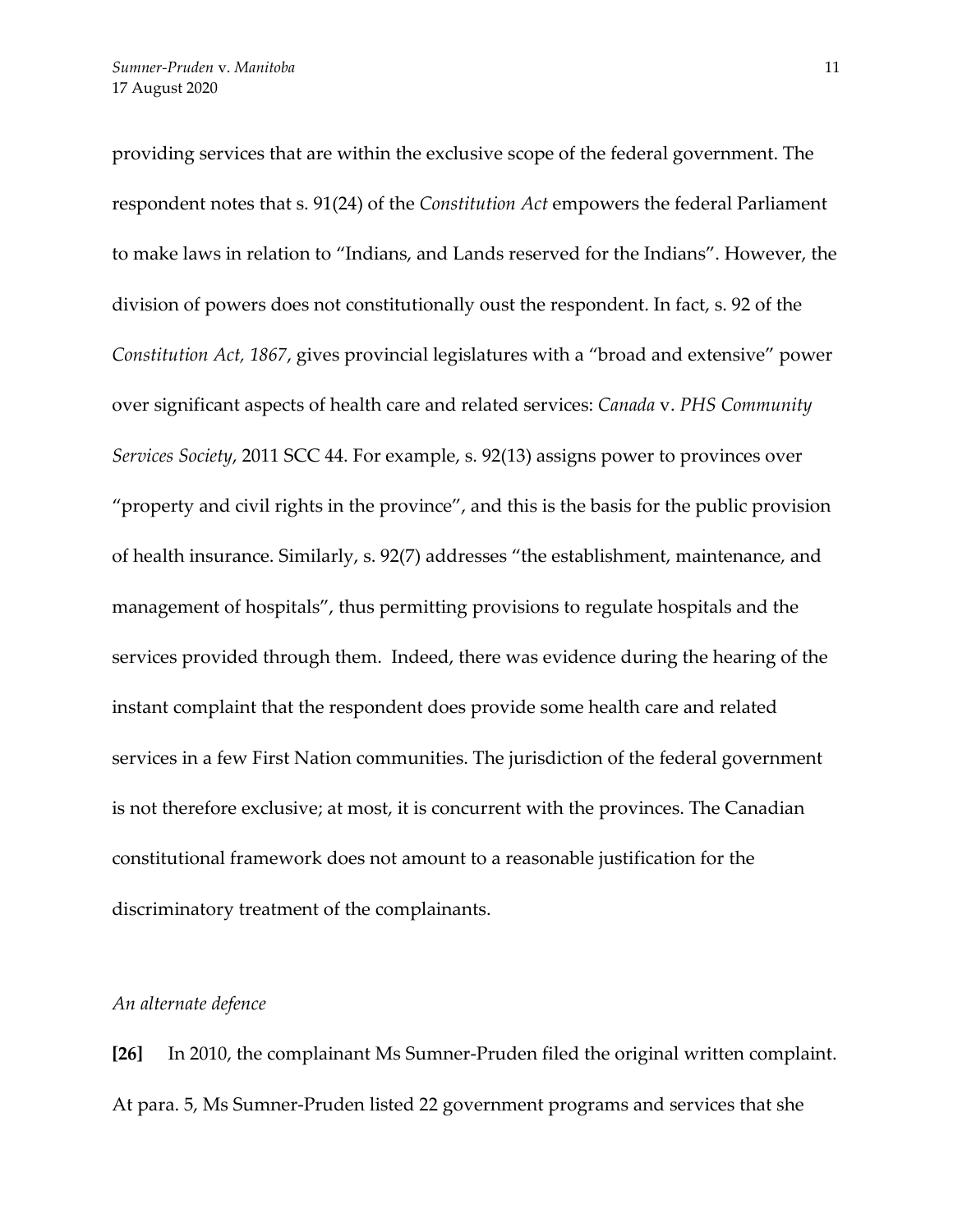alleged had been denied to her or delayed or interrupted. The respondent submitted that these specific instances formed the complaint that it must defend. Accordingly, as the hearing unfolded, counsel for the respondent cross-examined the complainant and lead its own witnesses, aiming to establish that no discrimination had occurred in respect of any of those 22 government programs and services. In fact, the respondent argued that the complainants had actually received almost all of those programs and services. On the face of the written complaint, there was therefore no discrimination, submitted the respondent, relying upon 43(1) of the *Code*, which sets out the task of an adjudicator:

after the completion of the hearing, the adjudicator shall decide whether or not, on a balance of probabilities, any party to the adjudication has directly or indirectly contravened this Code *in the manner alleged in the complaint*" [emphasis added].

In effect, the respondent was saying that, where an adjudicator found that there had been a contravention of the *Code*, s. 43(1) restricted the finding to the specific manner of contravention as set out in the written complaint. However, a human rights complaint is not a pleading: in *Pollock* v. *Winnipeg Condominium Corp. No. 30*, 2011 CanLII 93943 (MB HRC), Adjudicator Harrison noted at p. 66 of the unpaginated reasons that "a complaint is not the same as a 'pleading' in court proceedings, and may be less precise or specific." Similarly, in *Damianakos* v. *University of Manitoba*, 2015 CanLII 11275 (MB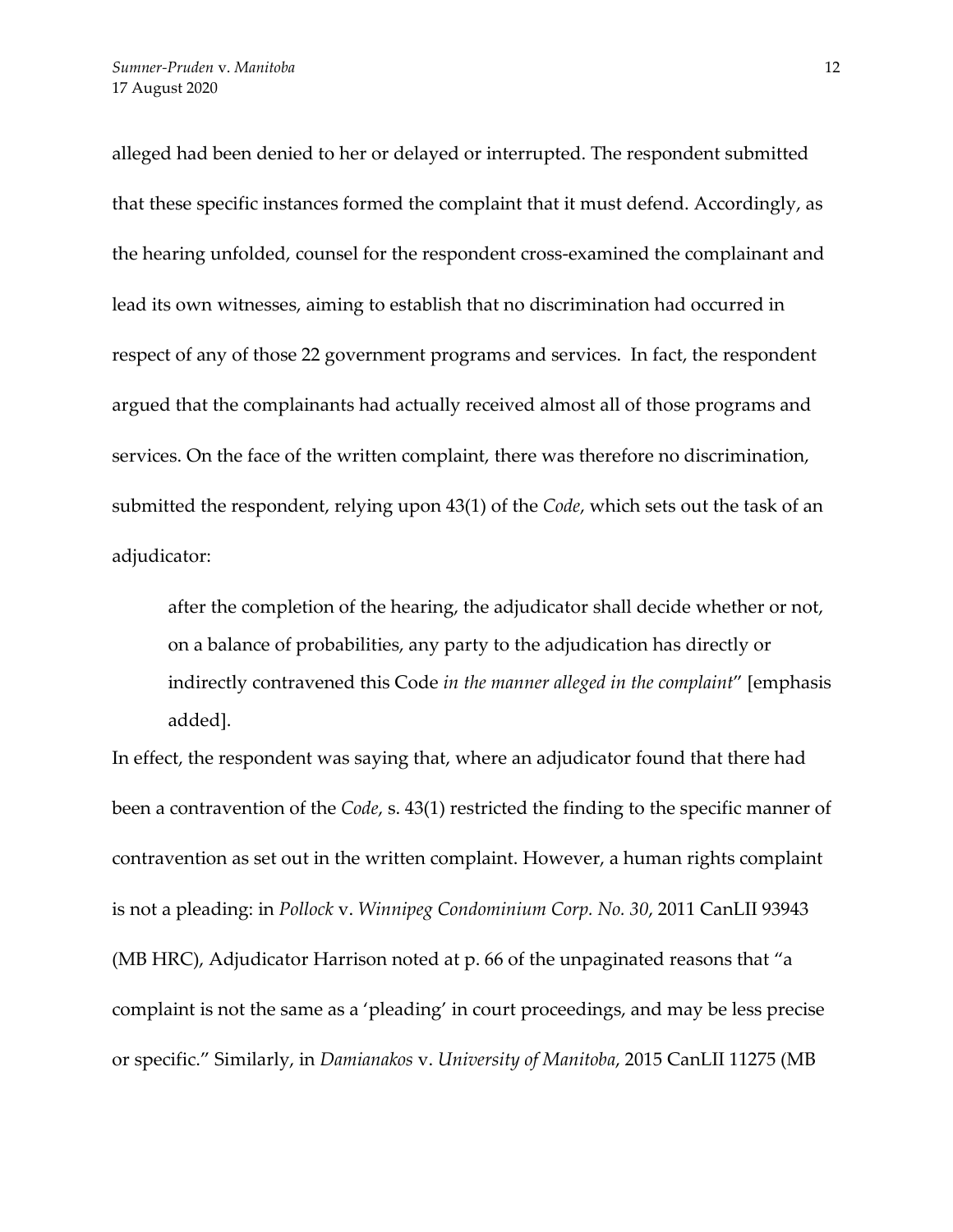HRC), Adjudicator Walsh (as she then was) captured with approval at para. 32 the submission of the Commission that "the complaint should not be viewed as a form of civil pleading where every material fact must be pleaded, remedies must be articulated, and statements of hearsay and evidence must be avoided." A respondent need only be able to defend itself against the allegation of contravention set out in the written complaint. In the instant complaint, the respondent was not surprised by the allegations or the evidence that the complainants or the Commission introduced during the hearing. In fact, there had been full documentary disclosure during the pre-hearing stage, so the respondent very well knew that the complainants would put into evidence more than the 22 government programs and services listed at para. 5 of the written complaint.

# **Remedial order**

**[27]** Having found that the respondent has contravened the *Code*, s. 43(2) affords me with a discretion to order the respondent to do one or more of the following:

(a) do or refrain from doing anything in order to secure compliance with this Code, to rectify any circumstance caused by the contravention, or to make just amends for the contravention;

(b) compensate any party adversely affected by the contravention for any financial losses sustained, expenses incurred or benefits lost by reason of the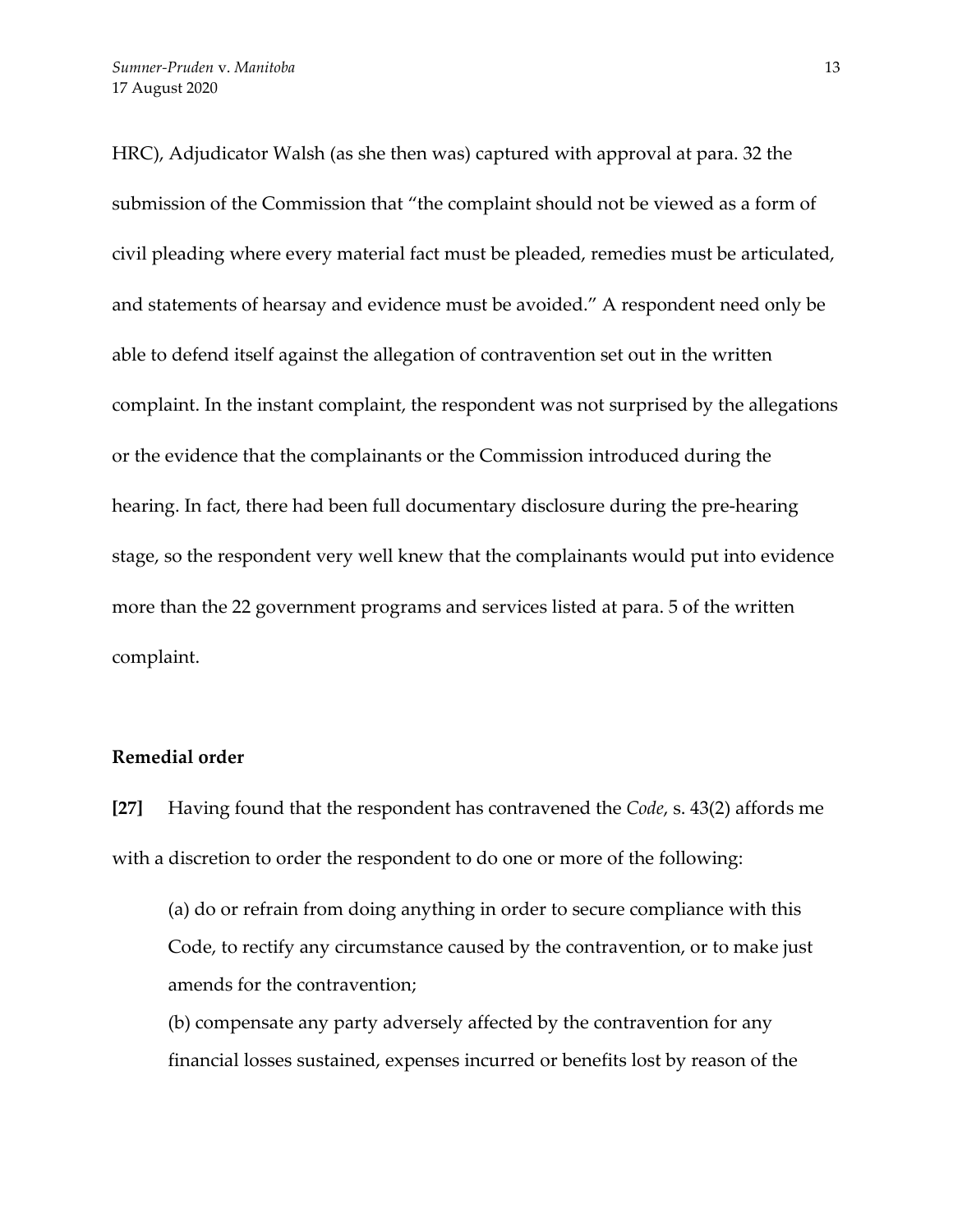contravention, or for such portion of those losses, expenses or benefits as the adjudicator considers just and appropriate;

(c) pay any party adversely affected by the contravention damages in such amount as the adjudicator considers just and appropriate for injury to dignity, feelings or self-respect;

(d) pay any party adversely affected by the contravention a penalty or exemplary damages in such amount, subject to subsection (3), as the adjudicator considers just and appropriate as punishment for any malice or recklessness involved in the contravention;

(e) adopt and implement an affirmative action program or other special program of the type referred to in clause 11(b), if the evidence at the hearing has disclosed that the party engaged in a pattern or practice of contravening this Code.

### *Securing compliance with the Code*

**[28]** The complainants seek an order that would require the respondent to cease immediately "its discriminatory practices regarding the provision of services to Dewey and other First Nation children with disabilities in Manitoba, including immediately rescinding all its policies of exclusion of First Nation children living on reserve." The wording of this proposed order is too broad in application: first, it refers to "discriminatory practices" without particularizing them, which would create difficulty in the enforcement of the order; secondly, it purports to extend the order beyond the complainants; and thirdly, it seeks the rescinding of all policies of exclusion, even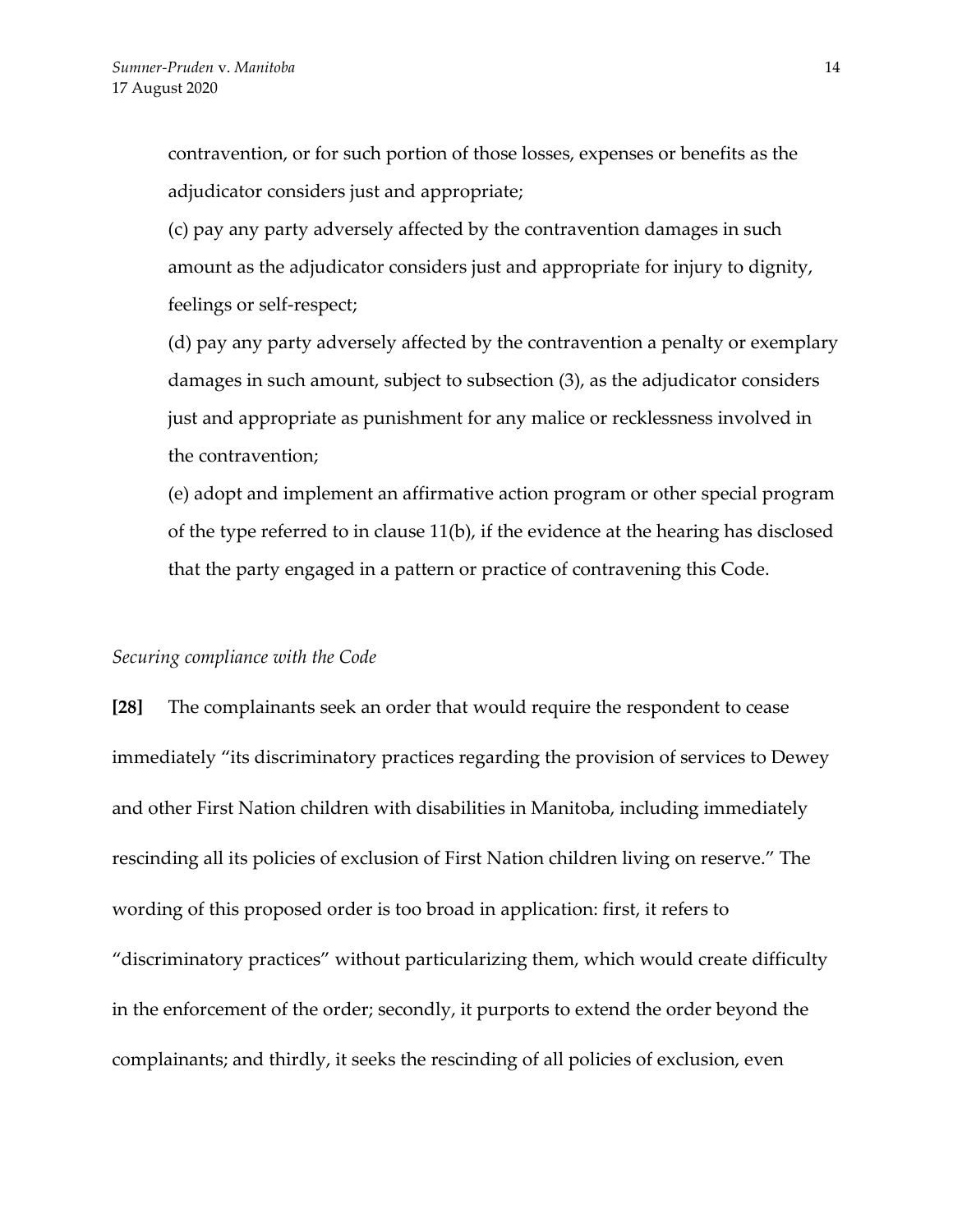though they are neither listed nor do I know what all of those policies entail and the effects of rescinding them. Therefore, I worry that the scatter of my remedial shotgun is too dangerous without further and better information.

**[29]** At the same time, a variant upon that order would be appropriate in light of the finding that the respondent discriminated against the complainants. In order to avoid the problems of the complainants' proposed order, I would impose a positive obligation upon the respondent. I intend my version of the order not only to direct an end to the respondent's discriminatory treatment of the complainants, but also consequently to make available those health care and related services to which other non-First Nation people usually have access.

**[30]** I pause here to explain my unwillingness to extend the remedial order beyond the complainants. Despite the efforts of the complainants, I have little evidence on which I am prepared to rely that would enable me to make orders that would benefit any individuals beyond the named complainants in the instant proceedings. I have entirely discounted the written and oral evidence of the purported expert Vandna Sinha. At most she summarizes the anecdotal evidence of individuals who might have better testified in person. At worst she overextends herself by giving evidence outside the scope of her expertise.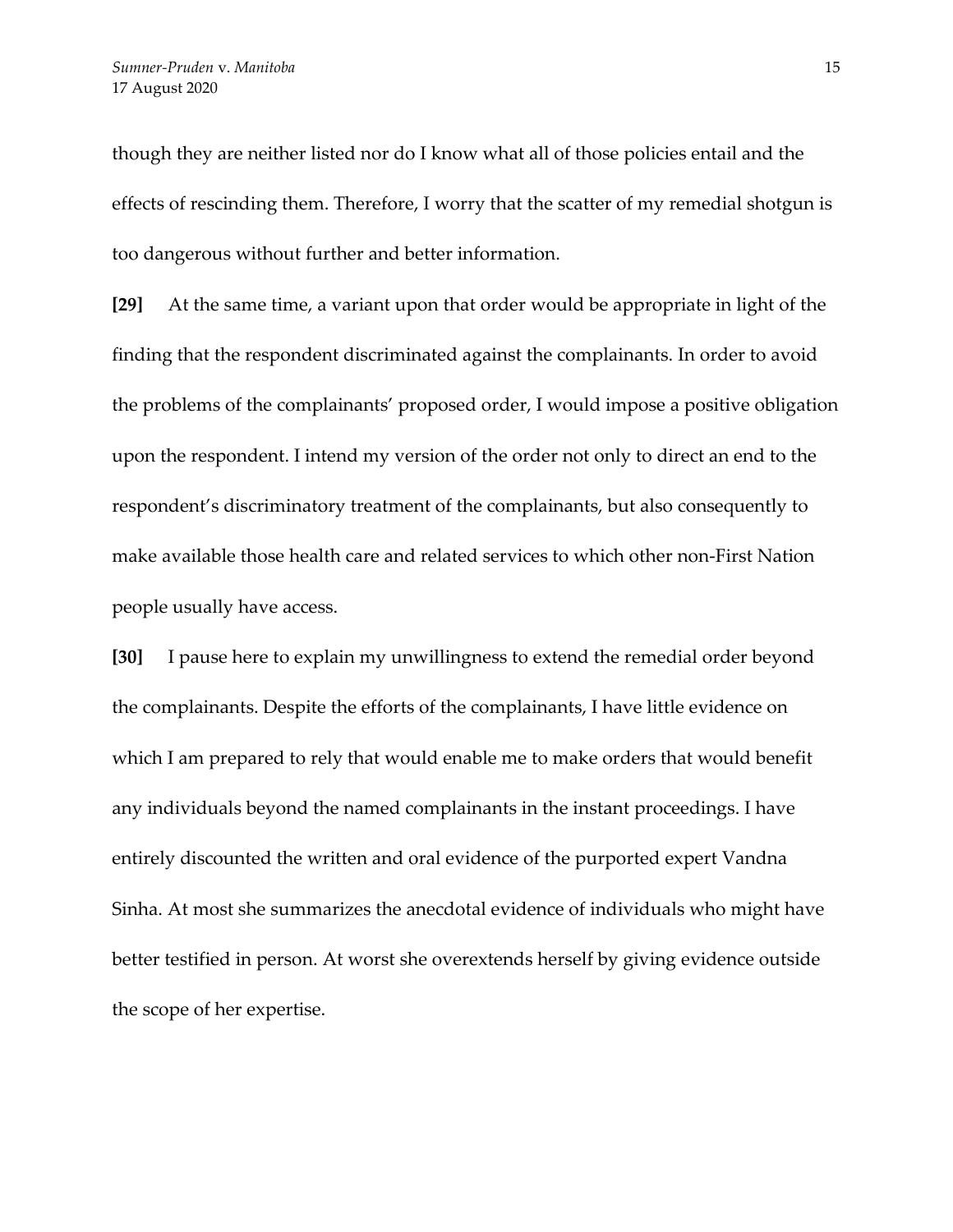### *Damages for financial losses sustained*

**[31]** The complainants seek \$200,000 as a compensatory award for Ms Sumner-Pruden's future wage loss. In addition, the complainants seek a "just and reasonable amount" to cover the future cost of caring for Dewey. I decline to make any order pursuant to s. 43(2)(b) on the ground that there is insufficient evidence before me that would support an award in any amount. I acknowledge that Ms Sumner-Pruden gave evidence about the wages that she used to earn in a managerial position that she abandoned in order to take a much lower-paying job that would allow her to care for her son. I entirely accept Ms Sumner-Pruden's evidence as true, but I am not an actuary. I need some guidance as to what amounts to fair compensation for the loss of future wages. I therefore make no award to her.

**[32]** Moreover, I say the same about the complainants' submission that there should be a "just and reasonable" contribution towards the future of care of Dewey. I am prepared to accept that, by reason of denials and delays in treatment, the prognosis for Dewey has declined. It was open to the complainants to call an expert witness. They chose not to do so. At most I have the exclamation of Dr Perlov who describes as "outrageous" the failure to accommodate Dewey's needs in school. In short, I am left with insufficient evidence to support an award. I therefore make no award to Dewey.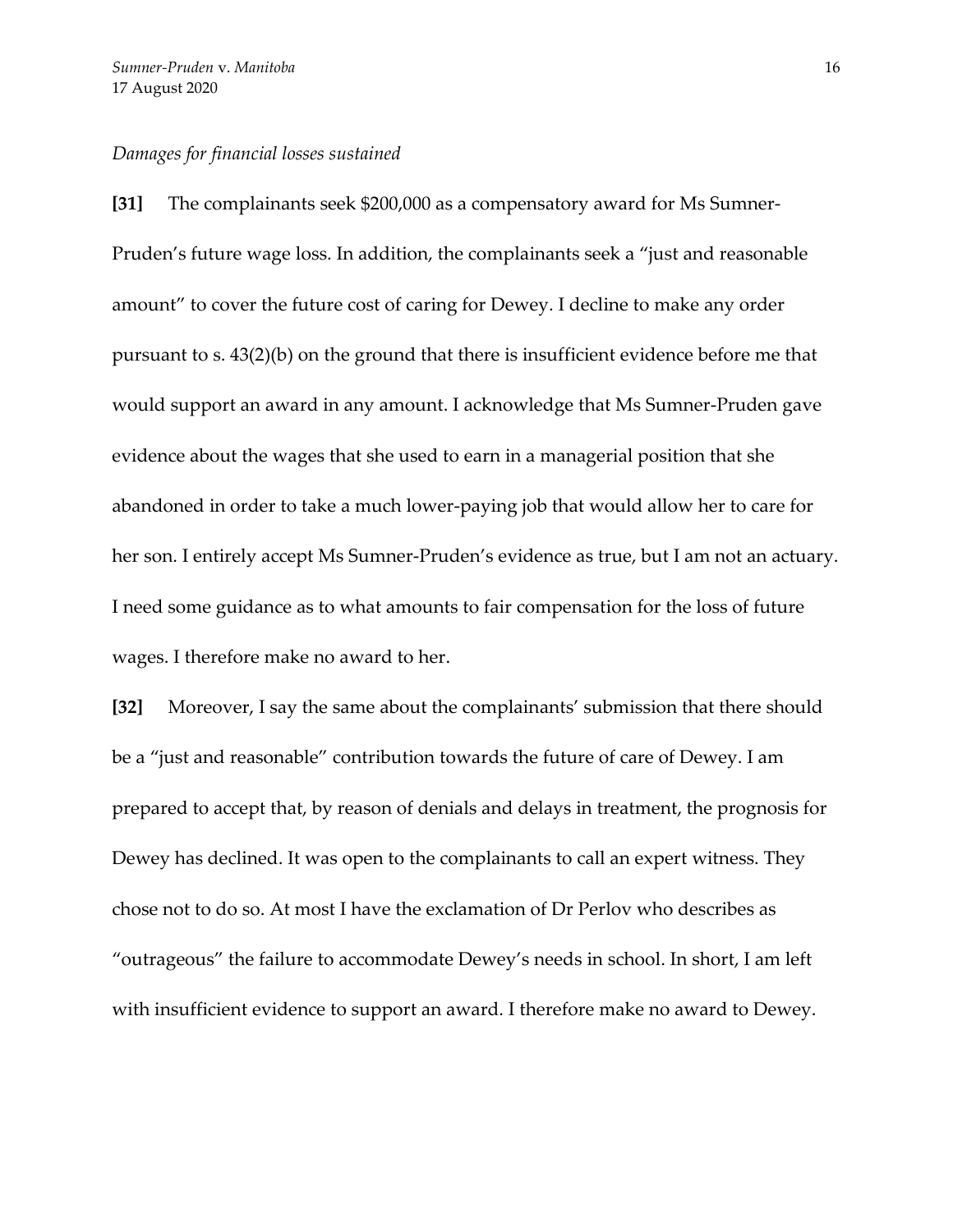### *Damages for injury to dignity, feelings, or self-respect*

**[33]** The complainants submit that \$100,000.00 for each complainant is a just and reasonable award for injury to dignity, feelings, or self-respect. The Commission pointed to several human rights awards made in Ontario, and the complainants added a further case to the list that raised the quantum even higher.

**[34]** However, I resist the temptation to look to Ontario when setting the scale for Manitoba awards of damages for injury to dignity, feelings, or self-respect. I respectfully disagree with the approach taken by Adjudicator Walsh in her award of \$75,000 to a complainant who endured prolonged workplace bullying: *T.M.* v *Manitoba (Justice)*, 2019 MBHR 13 at para. 309. Adjudicator Walsh worried at para. 306 that an award could be too low and effectively become a "licence fee to discriminate".

**[35]** However, I wonder if that is a relevant consideration where the respondent is a provincial government. Accordingly, I return to the principles that informed the award of damages for injury to dignity, feelings, or self-respect in *Jedrzejewska* v *A+ Financial Services Ltd*, 2016 MBHR 1 at para. 56-57 and 60. In that complaint, an award of \$20,000 was made to each of the complainants who had endured prolonged and vile sexual harassment in the workplace. In the instant complaint, the discrimination was ongoing over many years. The subject matter was health care, which is critical and important. The complainants had little recourse except to suffer the discriminatory treatment.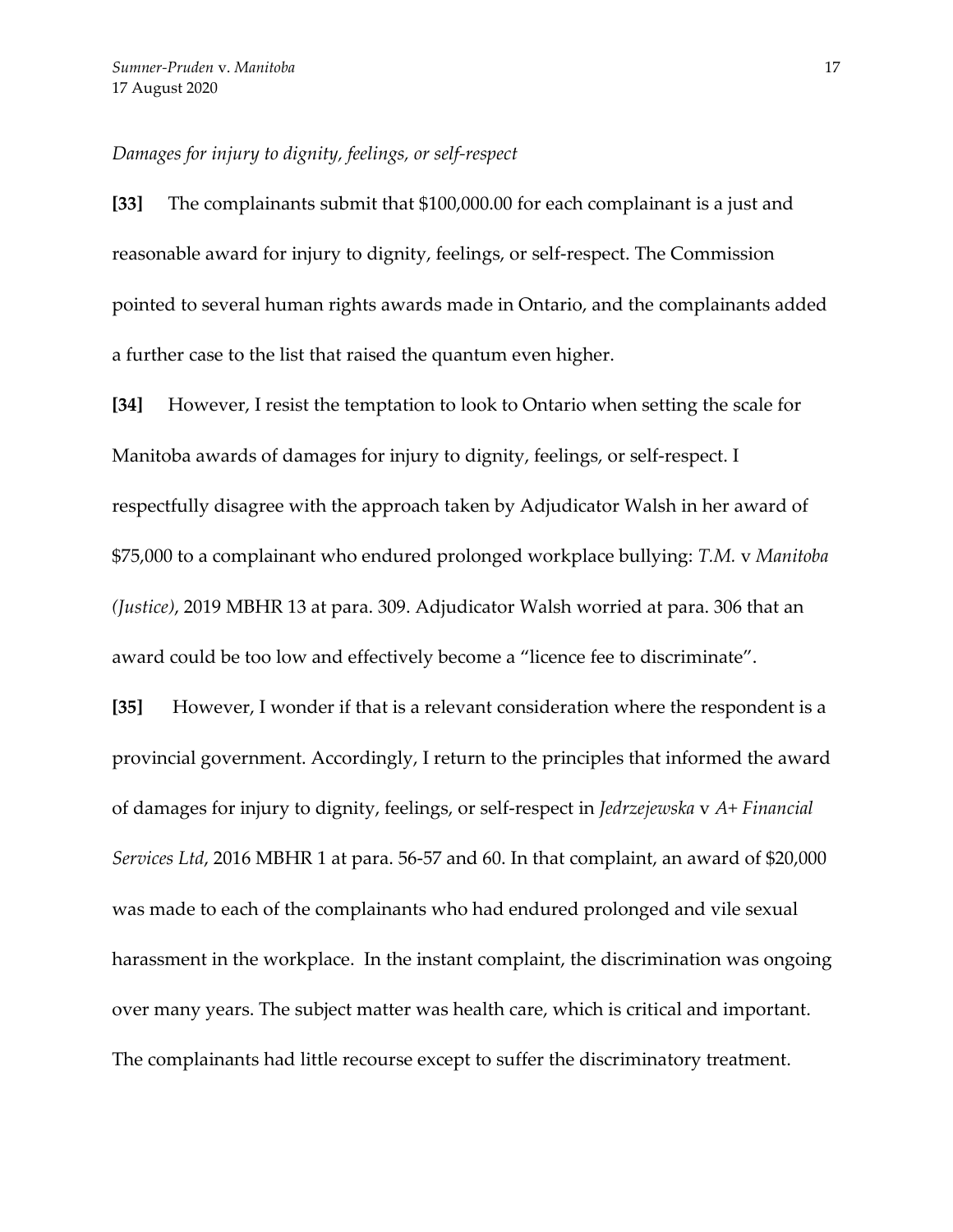Taking into account the spectrum of Manitoba awards for injury to dignity, feelings, or self-respect, I award \$30,000.00 to Dewey and \$12,500.00 to Ms Sumner-Pruden.

# *Exemplary damages*

**[36]** The complainants seek exemplary damages against the respondent in the amount of \$5,000.00 for each complainant. The complainants led evidence that, at one point, the respondent had created a process by which to resolve funding disputes between the federal and Manitoba governments under Jordan's Principle. The complainants infer that, in retaliation for the filing of the instant complaint, the respondent had maliciously refused to advance Dewey's case to the resolution process. However, the respondent had called a witness who gave an alternate explanation that removed any suggestion of malice from the choice not to present Dewey's case to the resolution process. I prefer that direct explanation of the respondent's witness over the speculation of the complainants. I therefore decline to make an award for exemplary damages.

# *Implementing a special program*

**[37]** For the same reason that I declined to consider any individuals other than the complainants named in the written complaint, I am unwilling to make any of the broad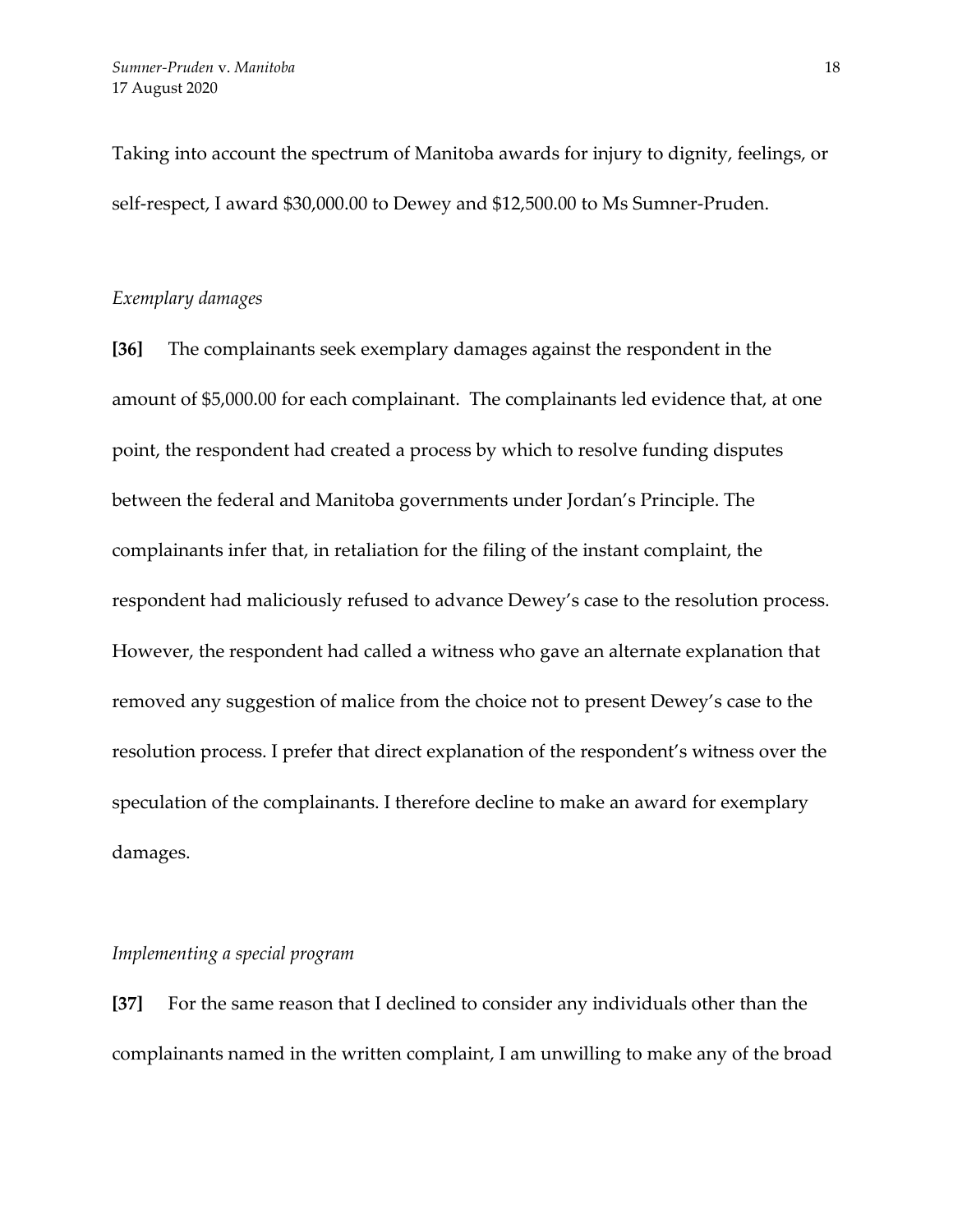and systemic orders. I simply lack information, and I especially worry about the consequences that could follow upon the making of such orders.

**[38]** To those who had hoped to benefit from such orders, I respectfully suggest that a human rights adjudication panel is not the forum by which to undertake any extended study and reformulation. Such exercises are better confined to judicial review or extraordinary government commissions.

# **Decision and order**

- **[39]** For the reasons set out above, the complaint is allowed in part.
- **[40]** I order as follows:
	- (a) the respondent shall hereafter provide health care and related services to the complainants without regard to the fact that they are Anishinaabe individuals who reside in a First Nation community;
	- (b) the respondent shall pay damages for injury to dignity, feelings, or selfrespect in the amount of \$30,000.00 to the complainant Alfred "Dewey" Pruden and \$12,500.00 to the complainant Harriet Sumner-Pruden within 45 days of the date of this decision;
	- (c) the respondent shall be styled in the instant complaint as "The Government of Manitoba".